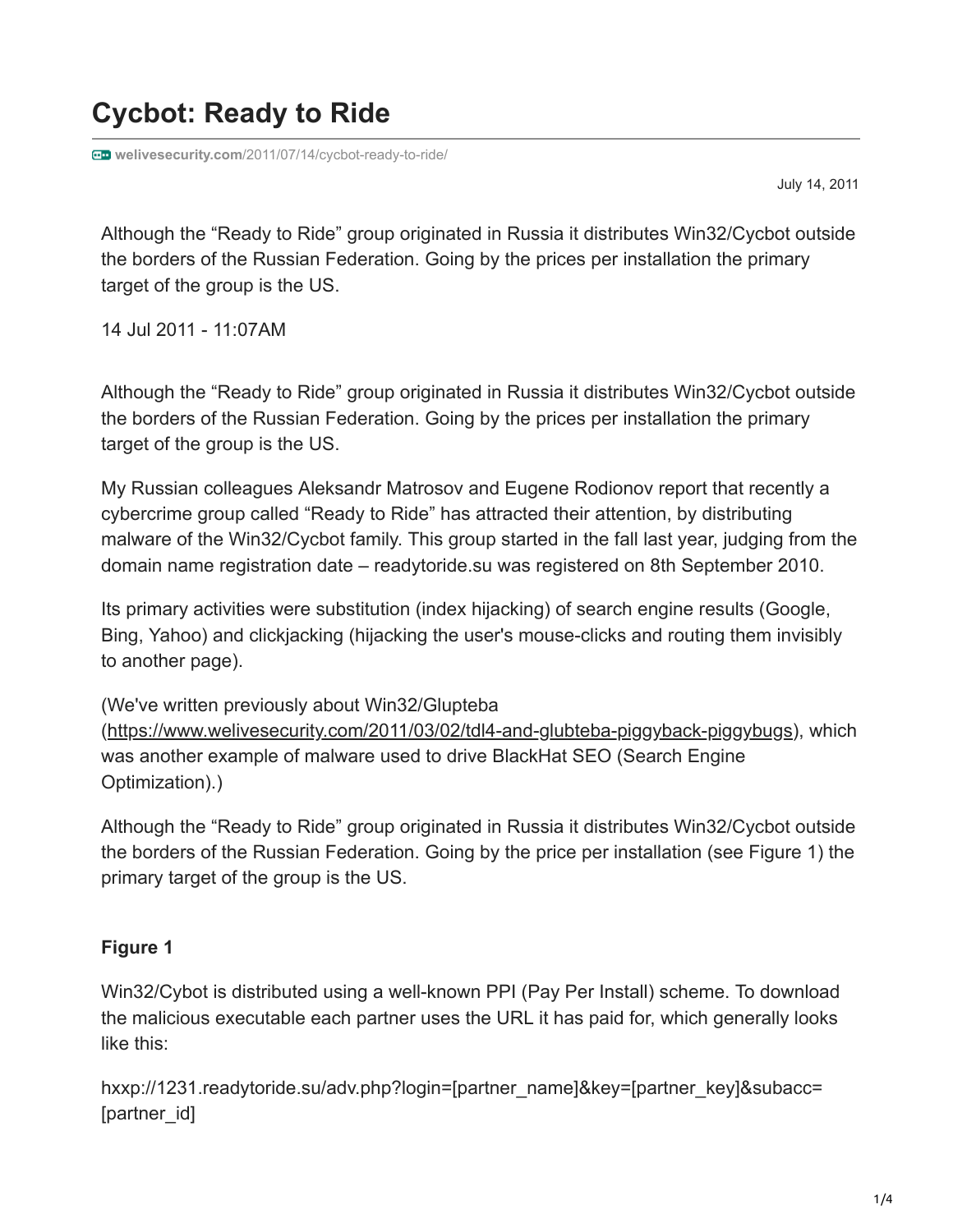

After the bot has been successfully activated it submits its current status to the C&C (Command and Control) server from which it gets its instructions (SEND\_INSTALL\_REPORT\_TM):

id=[bot\_id]&hwid=[hardware\_id]&step= [status]&wd=[win\_ver]&av=[av\_name]

While collecting information about the infected system it determines what antivirus software (if any) is being used by looking for a corresponding process name. Here is the list of AV software which is captured by the malware:

|   |                                                  |             | 89                                                              |                            |
|---|--------------------------------------------------|-------------|-----------------------------------------------------------------|----------------------------|
| ۰ | <b>ALL CICCORACTORY</b>                          |             | 21210-0043043C<br>DVDFG PTR Station-41                          | <b>UKSCIER TOUGH</b>       |
|   | <b>FEW ORDERS</b>                                |             |                                                                 |                            |
|   |                                                  |             | <b>DE .per</b>                                                  |                            |
|   | 100                                              |             | 1972 races 2012/214                                             |                            |
|   | in Prime in                                      |             | a,                                                              |                            |
|   | <b>Draw</b>                                      |             |                                                                 |                            |
|   | <b>SEADSANDE</b>                                 |             |                                                                 | <b>INSCIDE TOurn!"</b>     |
|   | FFEE OIPEFFFF                                    |             | PIZING - ROLNDARN<br>Dygwrth Pfe (1882–1884)                    |                            |
|   | <b>The Sec</b>                                   | 1057        | <b>DE</b> . DR                                                  |                            |
|   | $-16$                                            |             | <b><i><u>CAR CHANGE CONSTANT</u></i></b>                        |                            |
|   | an array                                         |             | <b>COLOR</b>                                                    |                            |
|   |                                                  |             |                                                                 |                            |
|   |                                                  |             |                                                                 |                            |
|   | <b>R</b> receive<br>FP BIS CAM'BPTPT             |             | <b>Side President</b>                                           | <b>INSCIDE FRIGAN</b>      |
|   | <b>FP DG</b>                                     |             | <b>Mi</b> , per                                                 |                            |
|   |                                                  |             | <b>TANK AND A</b>                                               |                            |
|   | trat outpress 190                                |             | <b>START</b>                                                    |                            |
|   | <b>PP EST</b>                                    |             |                                                                 |                            |
|   |                                                  |             |                                                                 |                            |
|   |                                                  |             | <b>DELL'ANCHE DE</b>                                            | INDOIDE FOr Help*          |
|   | <b>SA PODCADOR</b><br>NY BIS OBYEKTY             |             | t:                                                              |                            |
|   |                                                  |             | DO LEO                                                          |                            |
|   | <b>CTOC NOTOTYTY O HOME</b><br>FFEC COPEPTY: PUB |             | <b>SOUTHERN</b><br>ny Alb                                       |                            |
|   |                                                  |             |                                                                 |                            |
|   | 12.03                                            |             | <b>DIST</b>                                                     |                            |
|   | si omnime<br>PBC Gererry<br>PBC                  |             | <b>DOD OF THE HIS</b>                                           | INDODE "Naspective"        |
|   |                                                  |             | ers i                                                           |                            |
|   |                                                  | TEST        | <b>DYN BYD</b>                                                  |                            |
|   |                                                  |             | فالتقاف المتحا<br><b>State State</b><br><b>STATE</b><br>التواصف |                            |
|   | <b>FREE COMPANY</b> + HOME                       |             |                                                                 |                            |
|   | <b>PP 2.3</b>                                    |             | <b>DOG</b><br><b>EPRIT</b>                                      |                            |
|   | ลี้ อู้ซัลสิง                                    |             | <b>BULLER AND STATE OF THE</b>                                  | INDOIDE ** folklas*        |
|   |                                                  |             | <b>DIST</b>                                                     |                            |
|   | DB                                               | TEST        | DVI . DVI                                                       |                            |
|   | 4 08                                             |             | الكافح والمتحام                                                 |                            |
|   | #2 22 22 32 9 23                                 |             | - 11<br>والمناسبة                                               |                            |
|   |                                                  |             |                                                                 |                            |
|   | <b>NATCH ALBAN</b>                               |             | DV<br><b>Bally and Stations</b>                                 | INDOIDE PESET NODGE*       |
|   | <b>CONTRATTY</b>                                 |             |                                                                 |                            |
|   |                                                  | TEST        | DVIL, DVIL                                                      |                            |
|   |                                                  |             | .                                                               |                            |
|   | SEE ?                                            |             | <b>1123</b>                                                     |                            |
|   |                                                  |             | <b>COLLEGE</b>                                                  |                            |
|   |                                                  |             | EVID<br><b><i><u>EXECUTIVE CONTINUES</u></i></b>                | IPOCEDE "Ployton"          |
|   | <b>SHOW</b>                                      |             |                                                                 |                            |
|   |                                                  | <b>TELP</b> | BSIL ROD                                                        |                            |
|   |                                                  |             | لوالمستوان والتلامي                                             |                            |
|   | <b>AS DIRECTOR</b>                               |             |                                                                 |                            |
|   |                                                  |             | <b>PP-1</b>                                                     |                            |
|   |                                                  |             | <b>D'ut</b>                                                     |                            |
|   | <b>Corporate</b>                                 |             | <b>REAL PROPERTY</b>                                            | UNICODE "Il il Derivo deg" |
|   |                                                  |             |                                                                 |                            |

#### **Figure 2**

The C&C URLs are hardcoded into the Win32/Cycbot executable and are updated when a new version of Win32/Cycbot is downloaded:



# **Figure 3**

The bot is able to:

- download executables
- create new processes or new threads in an existing process
- terminate processes and threads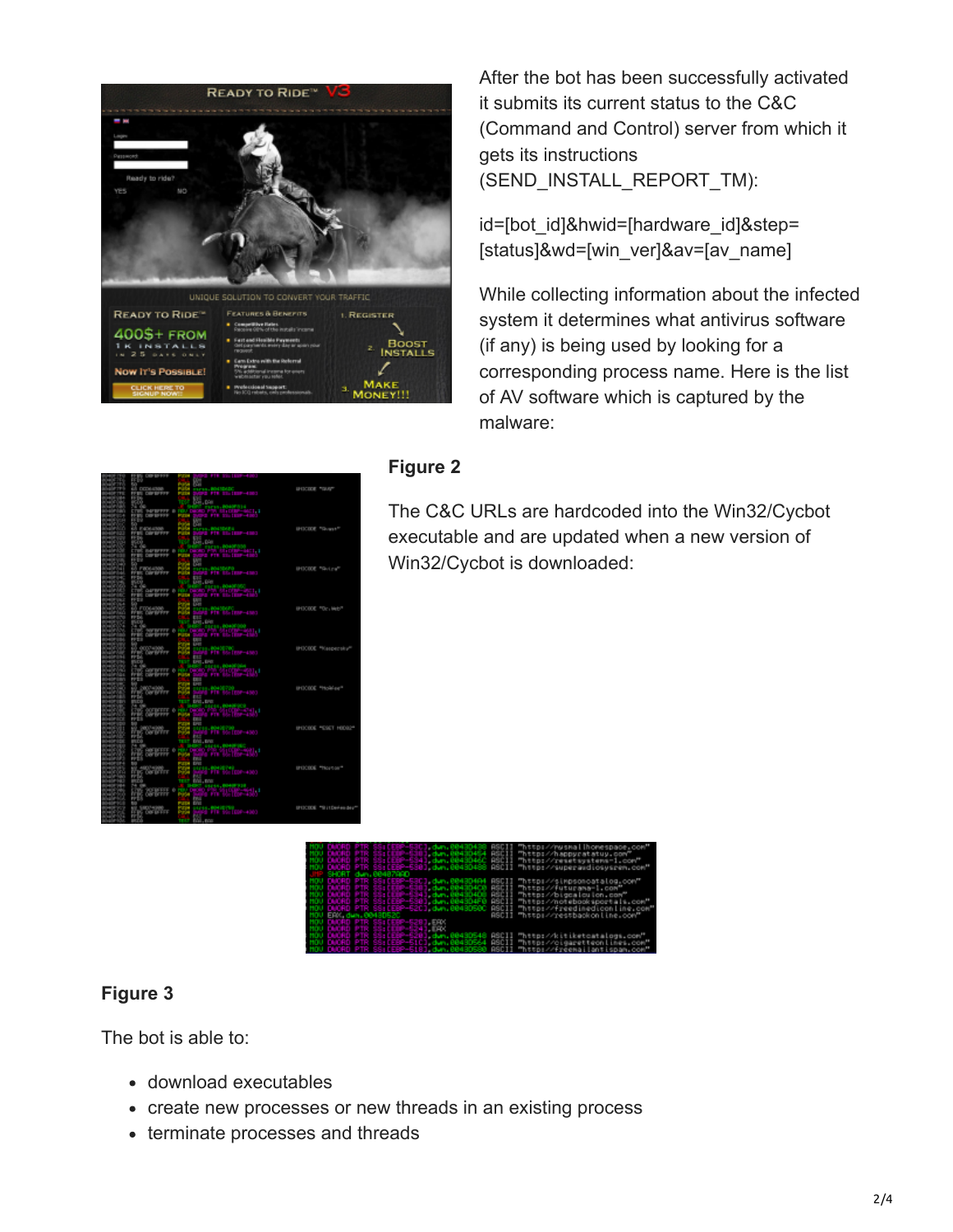- check bot status in case one of the components was shut down
- click on the references on a web page
- inject JavaScript into web pages, substituting references and modify html
- delete executables and downloaded files when instructed by the C&C server.

By means of injecting java script, diverting web searches, and modifying HTML code it is able to pass itself off as a user surfing web pages, so as to counteract systems intended to block clickjacking.

It is worth mentioning that the bot modifies the settings of the most popular browsers (Internet Explorer, Opera, Firefox). For instance, it modifies the file prefs.js used by the Firefox web browser to contain browser settings and preferences. It adds information about which proxy server to use. Similarly, it sets up a proxy using the HTTP protocol (127.0.0.1: [port\_number]) for other browsers.

|                                 | interior of deputy is under a supercharged increased to constraint departs. In<br>added to pervisable (2)<br>$-10^{14}$                                                                                                                                                                                                                                                                                                                                                          |
|---------------------------------|----------------------------------------------------------------------------------------------------------------------------------------------------------------------------------------------------------------------------------------------------------------------------------------------------------------------------------------------------------------------------------------------------------------------------------------------------------------------------------|
| <b>COLLEGE</b><br>窟             | PATE4 / / Wandah Polk, ad. / Bolly-Unit Lite / BLGEs Pins, /Tas. Pinder/Sh Fr.b., Jank<br>nocady (eacdes just con to jugo) nages riskare returble, ond<br><b>BATES</b><br>PATER / YOR 60 A BARGER (49) - Open S LES / Paders / th apa / Applycol. . price                                                                                                                                                                                                                        |
| <b>CONTRACTOR</b><br>201211-009 | his to a compressed as come covert as collect pressed as _ into Circuit UP of FRP (PPT) Indicate Fed 606 The 1<br>Interior compressed as come covert as collect specialized, into strategies in Form 11 adoptos en 406 Theor<br>http://fciaibs.com/sp-costent/y2icads/2010-20-w0-20-wbat-is-200-251.jpg<br>42<br>rosti Losni<br>(Loans-Twitter, on a<br>Floans-Yacebook, pop<br>su, conchere Letes-Tifeli-Loages-Sarader_Loan-(ER)<br><b>NB</b><br><b>PHILIP</b><br><b>Build</b> |
| <b>CONTRACT</b>                 | 7349/Livages/Totality_Logic_Jag<br><b>Tackson</b><br><b>IKTDE</b><br>icetes<br>MTDI<br>MTDI<br>vhot<br>and an charge of the<br><b>All Card</b><br>TORON B/T<br><b>Vinet</b><br>on say for<br><b><i><u>Internal</u></i></b><br><b>Chart Longwarters</b><br><b>PLAINTS</b>                                                                                                                                                                                                         |
| <b>STATISTICS</b>               | ary League / Four cities<br><b>Independent</b><br><b>Aug St</b><br><b>STATE</b><br><b>DATES</b><br>and Lisabell Pourcet delianced Lock<br>00.1<br><b>ICTDI</b><br>10450040608008<br>304<br><b>MTDI</b><br>hartige.<br><b>INTERFAIR</b><br>Area<br>amana sa termen t                                                                                                                                                                                                              |
| <b>CONTRACT</b>                 | <b>IA East</b><br>and Leases (Greenbecks Head) / E<br>carewrick work in 14 march 1.2<br>meal200.<br>website the age of the<br><b>ICTDS</b><br>1. Published<br><b>NETDE</b><br>$\frac{1}{2}$<br>uspect<br><b>MTDE</b><br><b>P-DIRED</b><br>ha tipe.<br><b>Barpers</b>                                                                                                                                                                                                             |
|                                 | <b>Sent</b><br>having.<br><b>PLAYMENT</b><br>14,124<br>$\frac{1}{2}$<br>http://cost.inedatingsecretfc<br>ARMS COPY LANGEL                                                                                                                                                                                                                                                                                                                                                        |

## **Figure 4**

The bot's central component dispatches tasks received from the C&C server to other components:



### **Figure 5**

Win32/Cycbot is a multithreaded application and just a single instance of the bot can handle dozens of tasks, clicking advertisements or poisoning web searches. Here is an example of the bot's network activity, captured over several minutes.